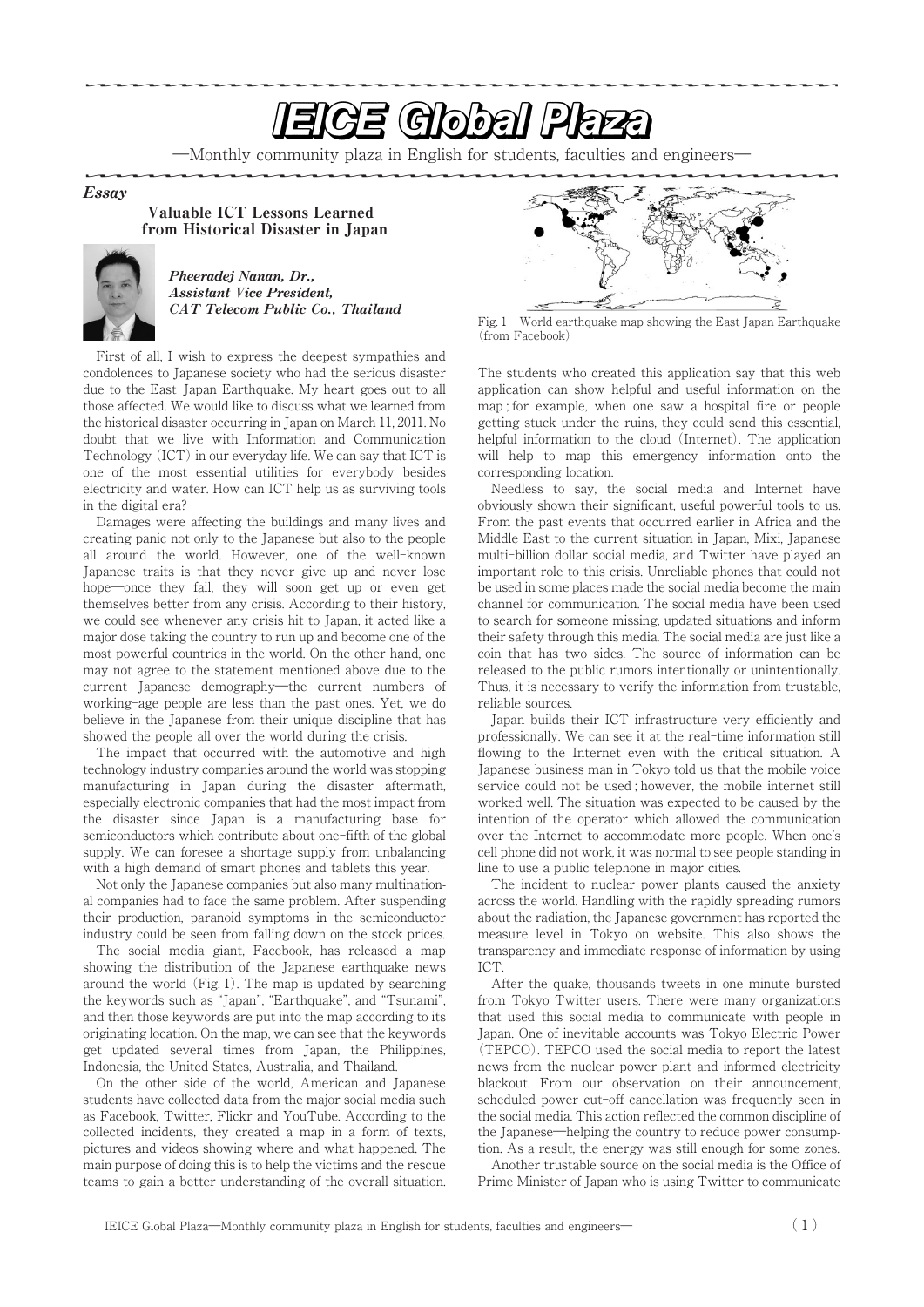

Fig. 2 Example of the emergency information exchanged and shared through Youtube

with people in Japan. Twitter, at first, provided only a Japanese version and shortly after the quake an English version was also created.

Due to the uncountable help from more than hundreds countries and tens international organizations to Japan, the Prime Minister of Japan, Mr. Naoto Kan, has sent a message through the government website and the social media in both Japanese and English. We could also say that this is another way of representing a "Thank You" message via the Internet in the digital age.

We can say Twitter is an appropriate social media tool in this kind of situation because of its quick, small, and wide spread in a very short period time. The short burst characteristic of each message will not harm the overall communication network even to the huge traffic generation.

YouTube is another example of the useful Web 2.0 application in this situation. One of Japanese students studying in the United States was not able to contact her family in Japan via a traditional communication channel. Therefore, she kept monitoring data on the Net. Fortunately, she saw a clip on YouTube that captured her family staying safe there in Japan. This success came from collaboration between traditional media and digital media. Additionally, a special YouTube channel has provided the function of information exchange created by the victims through uploading their videos. Relatives and friends from all over the world can check them at the website (Fig. 2).

Online business and e-commerce were also participated. People purchase food and drink on the Internet, and they are delivered via postal system in Japan which continues to operate normally.

Under the chaos, there were many impressive events ; for instance, a video taken in the state rest area near Tokyo captured thousands of people still lining up for food distributions. And many organizations used the social media as an intermediary to receive the donations.

Japan has been quite well-prepared for the disaster aftermath. Many systems turned to normal in a short period of time thanks to their well-organized process and prompt response. Despite the well preparedness for an emergency situation, the transportation has been affected. This situation would increase investments in foreign countries. We, Thailand, have a good relationship with Japan for hundreds years. Therefore, we are expected to increase our manufacturing bases in addition to the existing ones.

Less than a month after the disaster in Japan, another natural disaster also hit the southern part of Thailand. How can the ICT support this relief? There is a Twitter account from the flood victim relief information center. This social media has delivered the useful information such as state roads status, details of public transportation, progress of the airport re-opening, electric utilities restoration, report landslide incidents that damage lives and properties and request for volunteer trunk drivers. The Department of Mineral Resour-



Fig. 3 Important information delivery on Thaiflood Website portal (Courtesy : http://www.thaiflood.com)

ces exploits an animation as a medium for better understanding about natural disasters. They make a cartoon describing about what to do when we are in the landslide situation. The link to this animation has been distributed via the social network, Twitter. A website portal named "Thai Flood" (http://www. thaiflood. com) collects all important information such as hotline numbers, state road information, breaking news and volunteer list (Fig. 3).

In addition to adopting the social media as a communication tools and web portal, radio amateurs have played a role in this flooding disaster as well. Moreover, it is combined with Voice over Internet (VoIP) to extend its coverage. The amateur community uses internet voice streaming to broadcast what they report about the current situation minute by minute.

We see both countries take an advantage of ICT to relieve the disaster in the similar way. The government also plays a major role in the digital media to provide more reliable information to their citizen.

All of the information mentioned above can be digested and analyzed thanks to my Japanese language skills and logical thinking that I have experienced from the concrete educational system in Japan.

Last but not least, I would like to express my sincere thanks to the Japanese government who gave the valuable, meaningful (Monbusho) scholarship to me. Thank you very much, indeed.

#### ✌✌✌✌✌✌✌✌✌✌✌✌✌✌✌✌

Note on Dr. Pheeradej Nanan's Essay

He graduated and received his BE degree from Chulalongkorn University in 1992, his ME degree from Asian Institute of Technology in 1994 and his PhD degree from Keio University (Nakagawa-Laboratory) in 2002. He also received his MBA (Executive) degree from Sasin Institute of Business Administration. He studied in AIT as a selected Thai Government's scholarship student and in Keio University as a Japanese Government Scholarship student. He returned home to Thailand and joined Communications Authority of Thailand in charge of international communications and mobile business (CAT Telecom since 2002), contributed to the planning and management of evolving ICT. He has published more than 500 articles. Currently, he is in charge of strategic planning of his company and sincerely accepted his contribution to our request. (reported by Kenzo Takahashi, Prof./Chair, TFIPP)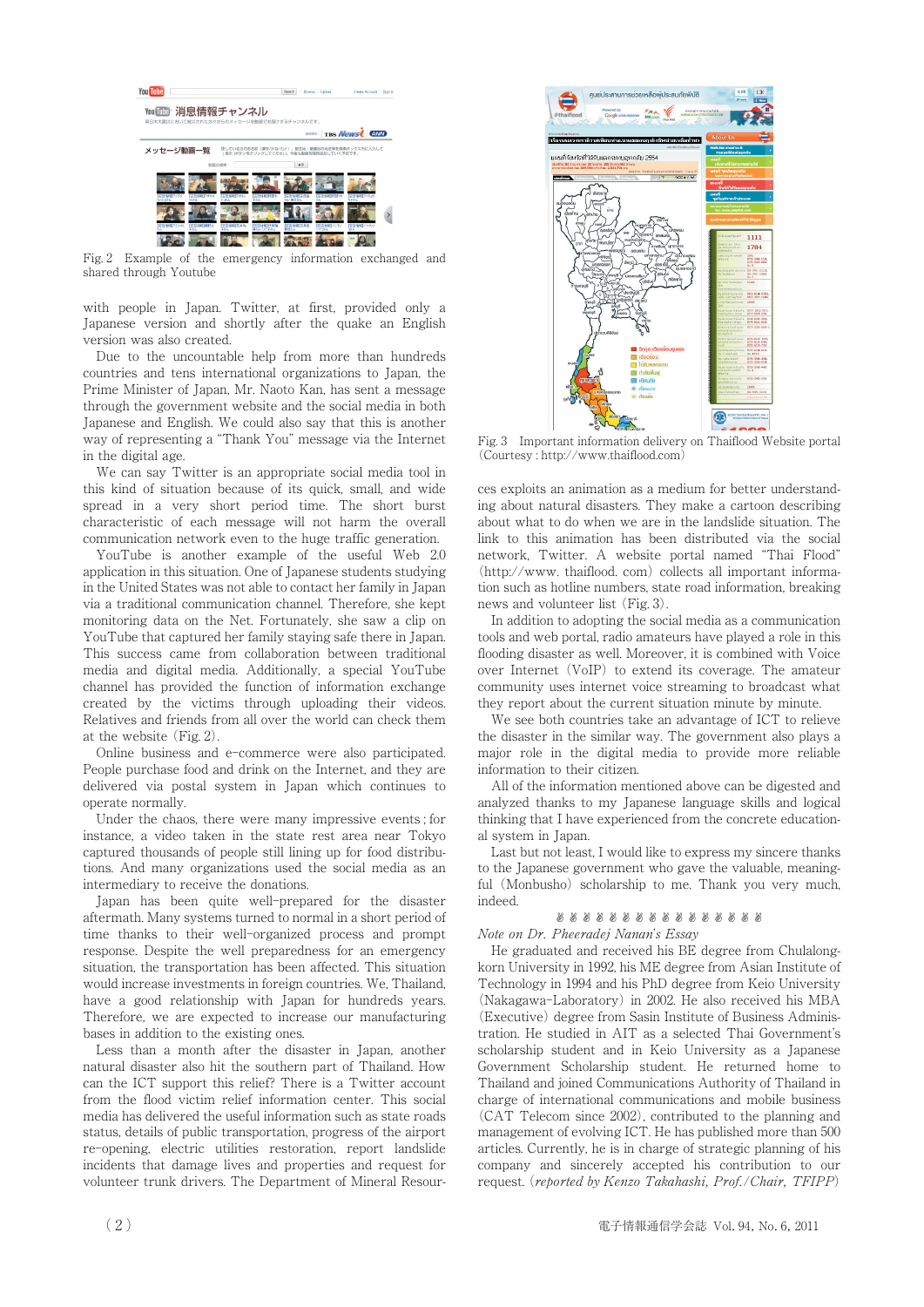### Annual Activity Report of IEICE Overseas Sections IEICE International Affairs Committee

This corner introduces academic activities of the whole IEICE Overseas Sections in consecutive two issues. The left Reports will be published in next issue. Each report covers their activities in the 2010 fiscal year. The number of Overseas members tends to gradually increase and some new Overseas Sections will be set up soon. This corner will play a part of information sharing in the evolving community of IEICE Overseas members and potential members. Sections will be set up soon. This corner<br>information sharing in the evolving co<br>Overseas members and potential members<br>www.www.www.www.www.www.www.<br>**Report-1 IEICE Bangkok Section** 



#### Watit Benjapolakul, Assc. Prof. Dr., Chulalongkorn University, Representative of IEICE Bangkok Section

The organization of IEICE Bangkok Section in the 2010 fiscal year was as follows : Advisor to Representative (Former Representative) : Prof. Dr. Prasit Prapinmongkolkarn, Chairman/NTC, Representative : Assc. Prof. Dr. Watit Benjapolakul, CU, First Deputy Repr. : Prof. Dr. Tawil Peungma, KMITL, Program Coordinator : Assc. Prof. Dr. Itthichai Arunsrisangchai, KMITL, Secretary & Registra : Asst. Prof. Dr. Tuptim Angkaew, CU, Conference Manager & Executive Secretary : Asst. Prof. Dr. Supavadee Aramvith, CU. The Section was supported by Advisory Board ; Assc. Prof. Dr. Kitti Tiraseath, President/KMITL and Prof. Dr. Somsak Panyakaew, Ex-Dean/FOE, CU, and the four Committees chaired by Assc. Prof. Dr. Watit B. for Communications, Prof. Dr. Tawil Paungma for Electronics, Asst. Prof. Dr. Boworn Papasratorn, Dean, School of IT/KMUTT, and Asst Prof. Dr. Supavadee A., NTC, CU, KMITL and KMUTT mean National Telecommunication Commission Thailand, Chulalongkorn University, King Mongkut's Institute of Technology Ladkrabang and King Mongkut's University of Technology Thomburi, respectively.

The Section organized Workshop on Internet Architecture 2010 (IA2010), at CU in Bangkok on Oct. 28-29, 2010, in collaboration with IEICE Japan, IEEE MTT/AP/ED Thailand, NTC, NECTEC (National Electronics and Computer Technology Center/Ministry of Science and Technology Thailand) and IPv6 Forum Thailand. More than 50 persons joined the conference. Following the opening address provided by Assc. Prof. Dr. Boonsom Lerdhirunwong, Dean/FOE, CU, two days technical program was provided to give 3 keynote speeches, 1 panel session and 3 Technical Session including 9 paper presentations. Keynote speeches were :

(1)"Internet Policy in Thailand" by Prof. Dr. Prasit P., NTC, (2)"TV ʻWhite Space' in Japan" by Prof. Isao Sugino, Kyushu Institute of Technology,

(3)"Spectrum Management for Broadband Wireless Access in Thailand" by Asst. Prof. Dr. Tuptim Angkaew, CU.

The Panel Session was focused on Internet status in Thailand and provided by the Chair, Prof. Prabhas Chongstitvattana and the panelists, Prof. Sinchai Kamolphiwong, Prince of Sonkla University for his topic "ICT Status and Future Internet in Thailand-Academic, Research, and Government in the Internet", Dr. Chalermpol Charnsripinyo, NECTEC, for his topic "Internet Development and Growth in Thailand". The topics of Technical Sessions were focused on Network Protocol, System Design, Network Analysis and Wireless System, where the half of presentations were provided by Thai students, they received the student research awards from Chair of TCIA, Prof. Oie, at the end of two days fruitful



Fig. 4 Banner of Conference by IEICE Bangkok Section





Fig. 5 Opening Address by Assc. Prof. Dr. Boonsom Lerdhirunwoong, Dean/FOE, CU



Fig. 6 Student Award giving ceremony

Fig. 7 Conference speakers and participants with the organizers

workshop.

The Section plans the following events in 2011 fiscal year. (1)Thailand-Japan Microwave Workshop 2011 (TJMW 2011) at KMITL on August 10-12, 2010. It is co-organized by IEEE MTT/AP/ED Thailand and supposed to have about 100 participants.

(2)IEICE Special Seminar entitled "Advance in Next-Generation Network. It is co-organized by IEICE Japan.

### Report**-**2 IEICE Beijing Section



#### Jian Yang, Prof. Dr., Tsinghua University, Representative of IEICE Beijing Section

In 2010, one professor was invited to have a special lecture. On Sept. 23, 2010, Prof. Kiichi Hamamoto of Kyushu University gave a special lecture entitled "Multi-Mode Interference (MMI) Waveguides and Its Applications Especially for Semiconductor Laser Diodes and Other Active Devices" at the meeting room of the east-Main Building, Tsinghua University. About 30 persons attended the lecture meeting. The IEICE flag was hung during the lecture and it impressed on them.

On Apr. 10, 2010, IEICE Beijing section organized a meeting for discussing what kind of activities we should do. Prof. Jian Yang, Prof. Tao Zhang, Prof. Zhisheng Niu and other ten IEICE members attended the meeting. Some suggestions were presented. The IEICE flag was hung during the meeting.

During Oct. 29-31, 2010, the international conference on multimedia technology was held in Ningbo, China. This conference was cosponsored by many organizations, including IEICE Beijing section. Prof. Jian Yang gave IEICE publicity during the conference. The Logo of IEICE was printed in the proceedings of the conference. In addition, a few people were nominated to join IEICE overseas membership.



Fig. 8 Prof. Hamamoto's lecture sponsored by IEICE



Fig. 9 Prof. Tao Zhang introduces IEICE to the participants